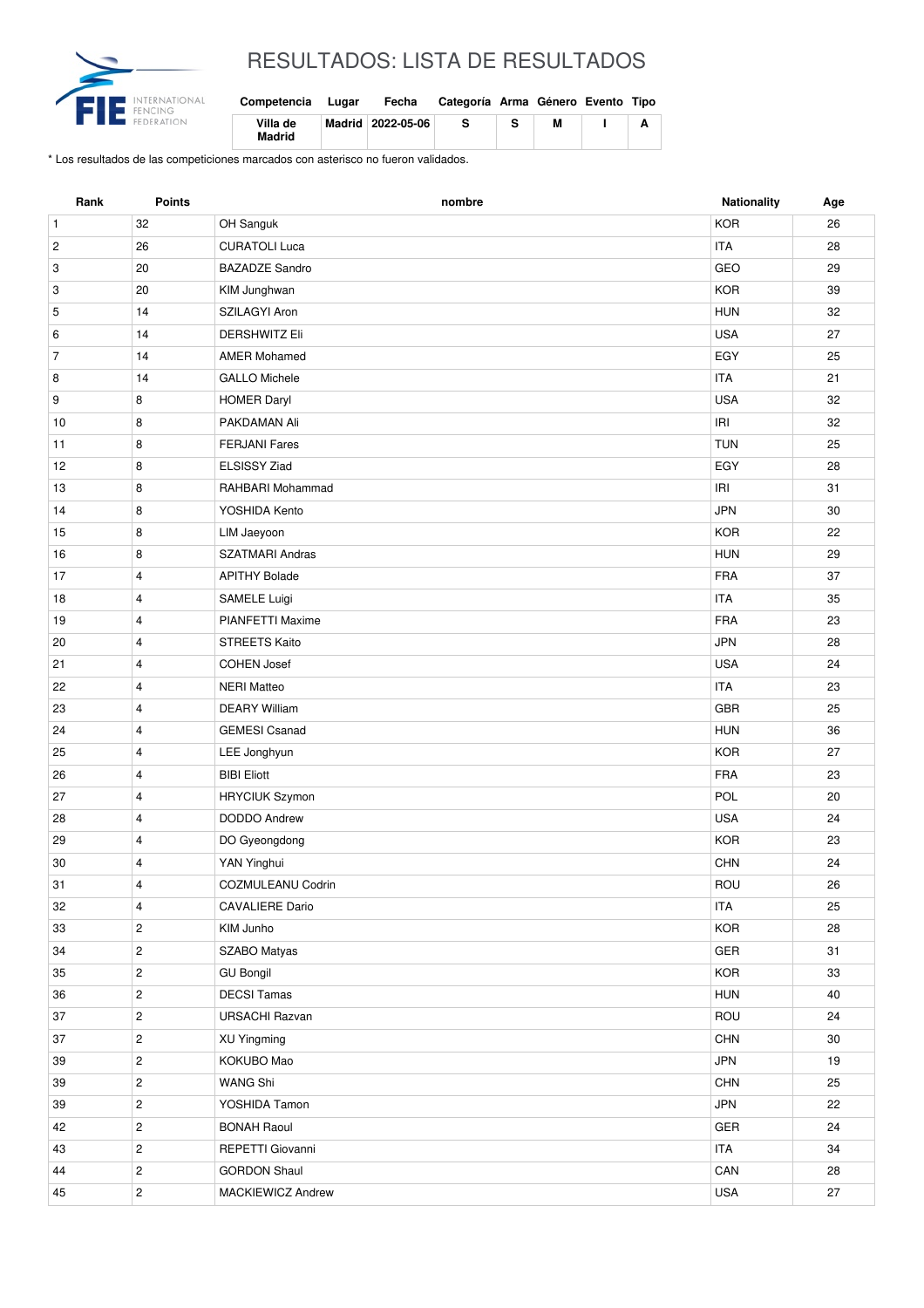| Rank | <b>Points</b>  | nombre                                 | <b>Nationality</b> | Age |
|------|----------------|----------------------------------------|--------------------|-----|
| 46   | $\overline{c}$ | <b>ARPINO Alberto</b>                  | <b>ITA</b>         | 24  |
| 47   | $\overline{2}$ | <b>MADRIGAL Santiago</b>               | ESP                | 18  |
| 48   | $\overline{2}$ | <b>TUR</b><br><b>YILDIRIM Enver</b>    |                    | 27  |
| 49   | $\mathbf{2}$   | <b>GER</b><br><b>KINDLER Frederic</b>  |                    | 24  |
| 50   | $\overline{2}$ | <b>FRA</b><br><b>PATRICE Sebastien</b> |                    | 22  |
| 51   | $\overline{2}$ | <b>HUMEN Vasyl</b>                     | <b>UKR</b>         | 20  |
| 51   | $\overline{2}$ | <b>TSAP Yuriy</b>                      | <b>UKR</b>         | 30  |
| 53   | $\overline{2}$ | <b>HWANG Seungmin</b>                  | <b>KOR</b>         | 23  |
| 54   | $\overline{2}$ | <b>KAKAURIDZE Goga</b>                 | GEO                | 22  |
| 55   | $\overline{2}$ | <b>TORRE Pietro</b>                    | <b>ITA</b>         | 20  |
| 56   | $\mathbf{2}$   | <b>SCHLAFFER Leon</b>                  | GER                | 22  |
| 57   | $\overline{c}$ | FOTOUHI Mohammad                       | IRI                | 32  |
| 57   | $\overline{2}$ | <b>MOATAZ Adham</b>                    | EGY                | 19  |
| 59   | $\overline{2}$ | <b>HOSHINO Kento</b>                   | <b>JPN</b>         | 24  |
| 60   | $\mathbf{2}$   | <b>BAZADZE Beka</b>                    | GEO                | 33  |
| 61   | $\overline{c}$ | <b>NUCCIO Riccardo</b>                 | <b>ITA</b>         | 31  |
| 62   | $\mathbf{2}$   | <b>HEATHCOCK Colin</b>                 | GER                | 17  |
| 63   | $\overline{c}$ | PATRICE Jean-Philippe                  | <b>FRA</b>         | 25  |
| 64   | $\mathbf{2}$   | NOFAL Zeyad                            | EGY                | 18  |
| 65   | $\mathbf{1}$   | LIANG Jianhao                          | <b>CHN</b>         | 26  |
| 66   | $\mathbf{1}$   | <b>LAMBERT Maxence</b>                 | <b>FRA</b>         | 28  |
| 67   | $\mathbf{1}$   | RABB Krisztian                         | <b>HUN</b>         | 21  |
| 67   | $\mathbf{1}$   | <b>SHEN Chenpeng</b>                   | <b>CHN</b>         | 21  |
| 69   | $\mathbf{1}$   | <b>HALLIWELL Barnaby</b>               | GBR                | 22  |
| 69   | $\mathbf{1}$   | <b>THOMPSON Khalil</b>                 | <b>USA</b>         | 25  |
| 71   | $\mathbf{1}$   | <b>REA Mattia</b>                      | <b>ITA</b>         | 21  |
| 72   | $\mathbf{1}$   | LOW Ho Tin                             | <b>HKG</b>         | 30  |
| 73   | $\mathbf{1}$   | FERJANI Ahmed                          | <b>TUN</b>         | 22  |
| 74   | $\mathbf{1}$   | TEODOSIU lulian                        | ROU                | 28  |
| 75   | $\mathbf{1}$   | <b>EFTIMIE Sorin</b>                   | ROU                | 27  |
| 75   | $\mathbf{1}$   | <b>KEMPF Lorenz</b>                    | GER                | 25  |
| 77   | $\mathbf{1}$   | GALGOCZY Tamas                         | <b>HUN</b>         | 25  |
| 78   | $\mathbf{1}$   | ALQUDIHI Ahmed                         | KSA                | 24  |
| 79   | $\mathbf{1}$   | SMITH Jared                            | <b>USA</b>         | 22  |
| 80   | $\mathbf{1}$   | <b>CAUCHON Francois</b>                | ${\sf CAN}$        | 22  |
| 81   | $\mathbf{1}$   | PARK Choungoo                          | <b>KOR</b>         | 25  |
| 82   | $\mathbf{1}$   | FIORETTO Luca                          | <b>ITA</b>         | 22  |
| 83   | $\mathbf{1}$   | <b>WILLIAMS Grant</b>                  | <b>USA</b>         | 26  |
| 84   | $\mathbf{1}$   | <b>SCHICKELE Florian</b>               | FRA                | 22  |
| 85   | $\mathbf{1}$   | <b>ALFADHLI Mohammed</b>               | KUW                | 19  |
| 86   | $\mathbf{1}$   | <b>BAHAMONDE Manuel</b>                | CHI                | 28  |
| 87   | $\mathbf{1}$   | LIN Xiao                               | CHN                | 22  |
| 88   | $\mathbf{1}$   | ZAHEDI Nima                            | IRI                | 24  |
| 89   | $\mathbf{1}$   | <b>DINU Nicholas</b>                   | CAN                | 20  |
| 90   | $\mathbf{1}$   | DE RIDDER Arne                         | <b>BEL</b>         | 22  |
| 91   | $\mathbf{1}$   | DE ROBBIO Francesco                    | CRO                | 26  |
| 92   | $\mathbf{1}$   | <b>TCHEISHVILI Nikoloz</b>             | GEO                | 22  |
| 93   | $\mathbf{1}$   | <b>BONSANTO Francesco</b>              | <b>ITA</b>         | 27  |
| 94   | $\mathbf{1}$   | PUY Sebestyen                          | <b>HUN</b>         | 31  |
| 95   | $\mathbf{1}$   | DESROSIERS Olivier                     | CAN                | 18  |
|      |                |                                        |                    |     |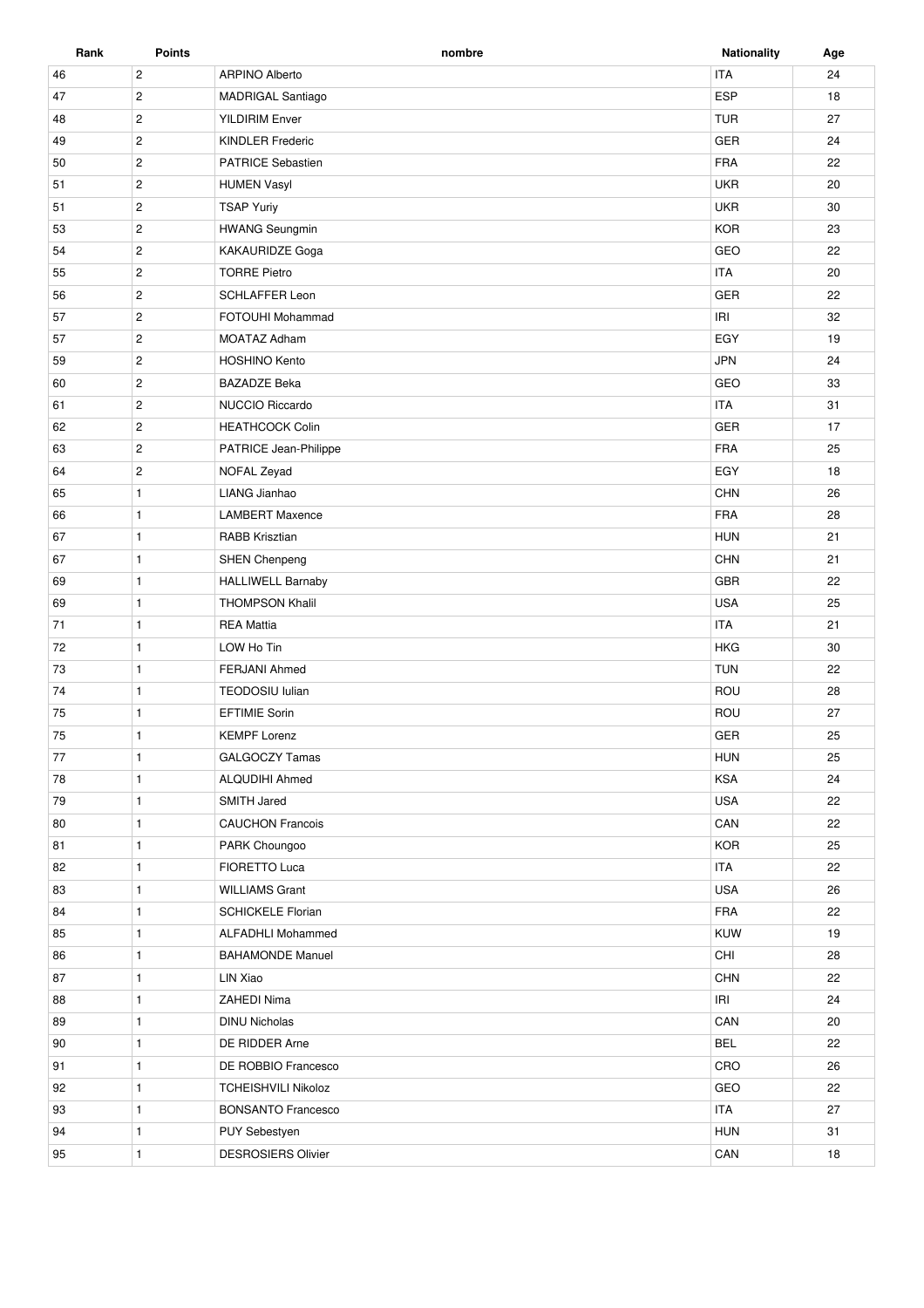| Rank | <b>Points</b> | nombre                               | <b>Nationality</b> | Age |
|------|---------------|--------------------------------------|--------------------|-----|
| 96   | $\mathbf{1}$  | PEREZ MARTIN Julio Manuel            | ESP                | 21  |
| 97   | 0,5           | <b>COLLEAU Charles</b>               | <b>FRA</b>         | 26  |
| 98   | 0,5           | <b>SEITZ Tom</b>                     |                    | 28  |
| 99   | 0,5           | <b>GER</b><br><b>SCHNEIDER Benno</b> |                    | 28  |
| 100  | 0,5           | <b>UKR</b><br>YAGODKA Andriy         |                    | 34  |
| 101  | 0,5           | HO Sze Long Aaron                    | <b>HKG</b>         | 27  |
| 101  | 0,5           | SEEFELD Eric Simon                   | GER                | 21  |
| 103  | 0,5           | <b>HEATHCOCK Antonio</b>             | GER                | 20  |
| 104  | 0,5           | <b>CHUNG Hojin</b>                   | <b>KOR</b>         | 28  |
| 105  | 0,5           | SZCZEPANIK Piotr                     | POL                | 22  |
| 106  | 0,5           | SINGH Karan Singh                    | <b>IND</b>         | 23  |
| 107  | 0,5           | PLATONOV Bogdan                      | <b>UKR</b>         | 26  |
| 108  | 0,5           | KACZKOWSKI Krzysztof                 | POL                | 25  |
| 109  | 0,5           | FERNANDEZ BLANCO Oscar               | <b>ESP</b>         | 24  |
| 110  | 0,5           | KUTCHUKHIDZE Lasha                   | GEO                | 18  |
| 111  | 0,5           | <b>FLOREZ Jaime</b>                  | <b>ESP</b>         | 18  |
| 112  | 0,5           | <b>WEI Andrew</b>                    | CAN                | 21  |
| 113  | 0,5           | <b>BRAVO</b> Inaki                   | <b>ESP</b>         | 24  |
| 114  | 0,5           | MAROUF Eyad                          | EGY                | 19  |
| 115  | 0,5           | STATSENKO Oleksiy                    | <b>UKR</b>         | 28  |
| 116  | 0,5           | SHINDE Abhay Krishna                 | <b>IND</b>         | 20  |
| 117  | 0,5           | CABALLERO Rogelio                    | <b>ESP</b>         | 21  |
| 118  | 0,5           | HERNANDEZ FLORES Javier Alejandro    | <b>MEX</b>         | 25  |
| 119  | 0,5           | <b>PRINCE Prince</b>                 | <b>IND</b>         | 20  |
| 120  | 0,5           | <b>CASANOVA Lucas</b>                | <b>ESP</b>         | 31  |
| 121  | 0,5           | KAJOR Krzysztof                      | POL                | 19  |
| 122  | 0,5           | <b>BIALECKI Cezary</b>               | POL                | 23  |
| 123  | 0,5           | GONZALEZ QUINTANA Jaime              | ESP                | 28  |
| 124  | 0,5           | <b>EMURA Ryohei</b>                  | <b>JPN</b>         | 21  |
| 125  | 0,5           | <b>ALMUTAIRI Adel</b>                | <b>KSA</b>         | 24  |
| 126  | 0,5           | <b>HORVATH Gergo</b>                 | <b>HUN</b>         | 20  |
| 127  | 0,5           | SINGH Manpreet                       | <b>IND</b>         | 22  |
| 128  | 0,5           | SONG Seungheon                       | <b>KOR</b>         | 23  |
| 129  | 0,25          | FERNANDEZ YUSTE Daniel               | ESP                | 19  |
| 130  | 0,25          | LILLO Gerardo                        | <b>ESP</b>         | 22  |
| 130  | 0,25          | <b>WENNEMAR Bas</b>                  | GER                | 23  |
| 132  | 0,25          | <b>ANASIZ Muhammed</b>               | <b>TUR</b>         | 23  |
| 133  | 0,25          | VIGH Benedek                         | <b>HUN</b>         | 18  |
| 134  | 0,25          | <b>MORAN Yago</b>                    | ESP                | 19  |
| 135  | 0,25          | ARCHVADZE Vakhtangi                  | GEO                | 20  |
| 136  | 0,25          | <b>ARFA Fares</b>                    | CAN                | 28  |
| 137  | 0,25          | <b>FLOREZ Carlos</b>                 | ESP                | 21  |
| 138  | 0,25          | PAN Jack                             | CAN                | 18  |
| 138  | 0,25          | POGU Antoine                         | FRA                | 20  |
| 140  | 0,25          | <b>SARON Mitchell</b>                | <b>USA</b>         | 22  |
| 140  | 0,25          | STASIAK Olaf                         | POL                | 20  |
| 142  | 0,25          | <b>SKEETE Kamar</b>                  | <b>USA</b>         | 21  |
| 143  | 0,25          | ALVAREZ Ricardo                      | CHI                | 24  |
| 144  | 0,25          | <b>ILIASZ Nicolas</b>                | <b>HUN</b>         | 31  |
| 145  | 0,25          | <b>ASLAN Tolga</b>                   | <b>TUR</b>         | 17  |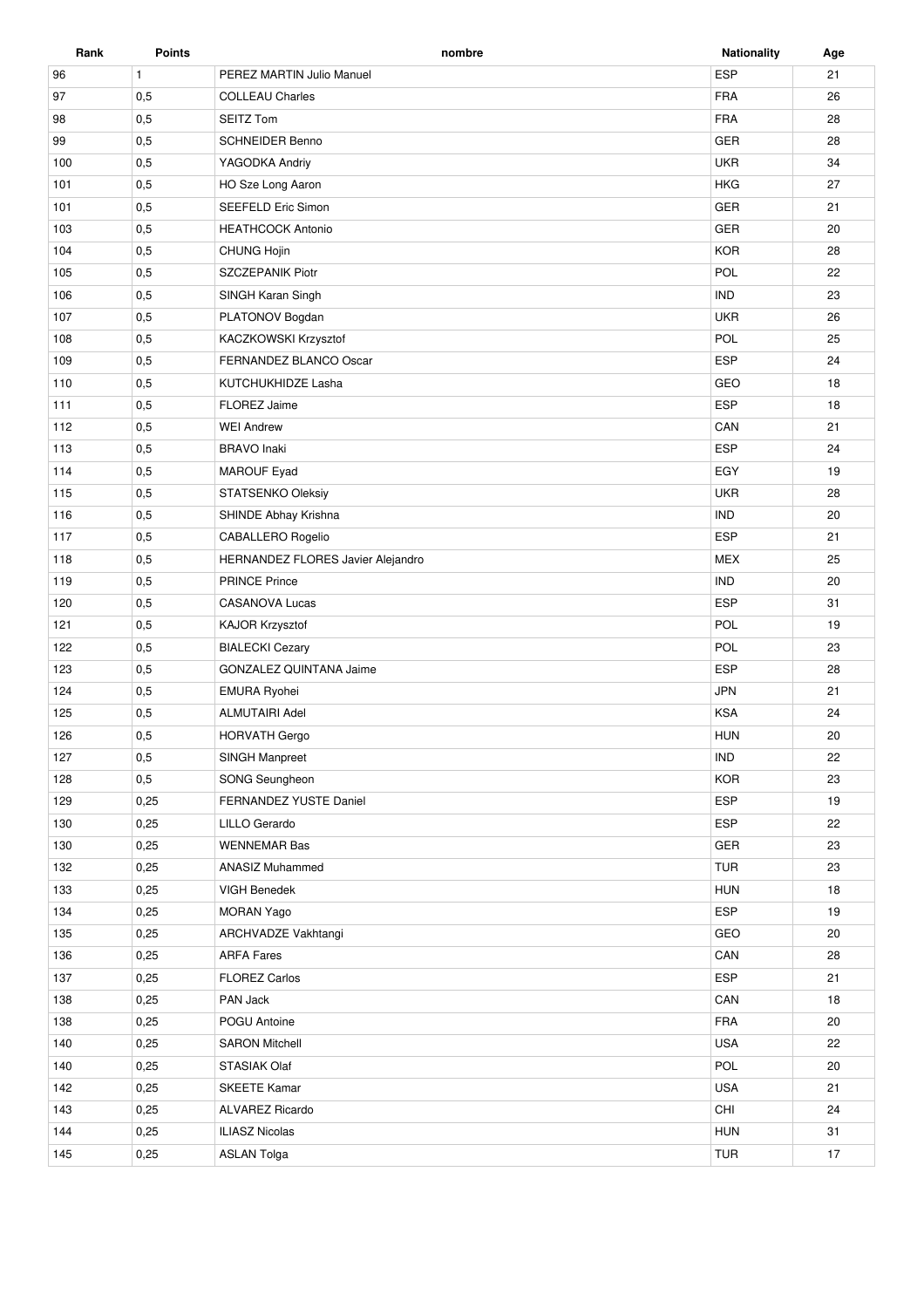| Rank | <b>Points</b> | nombre                               | Nationality | Age |
|------|---------------|--------------------------------------|-------------|-----|
| 146  | 0,25          | <b>ISHII Go</b>                      | <b>JPN</b>  | 19  |
| 147  | 0,25          | <b>TSUMORI Shido</b>                 | <b>JPN</b>  | 19  |
| 148  | 0,25          | <b>ESP</b><br>LOPEZ DE GUERENU Jorge |             | 22  |
| 149  | 0,25          | ROU<br>ZMAU Alexandru                |             | 21  |
| 150  | 0,25          | <b>PECH Miklos</b><br><b>HUN</b>     |             | 26  |
| 151  | 0,25          | MAXWELL Joshua                       | <b>GBR</b>  | 25  |
| 152  | 0,25          | <b>ALLEN Samuel</b>                  | <b>GBR</b>  | 18  |
| 153  | 0,25          | KUMARESAN PADMA Gisho Nidhi          | <b>IND</b>  | 29  |
| 154  | 0,25          | <b>KURVERS Lester</b>                | <b>BEL</b>  | 20  |
| 155  | 0,25          | <b>GELLETT Charles</b>               | <b>GBR</b>  | 26  |
| 156  | 0,25          | PEKELMAN Bruno                       | <b>BRA</b>  | 22  |
| 157  | 0,25          | <b>OLLIVIER Leandre</b>              | <b>FRA</b>  | 23  |
| 158  | 0,25          | HERNANDEZ CABALLERO Andres           | <b>ESP</b>  | 26  |
| 159  | 0,25          | <b>BOOTH Zaheer</b>                  | <b>USA</b>  | 27  |
| 160  | 0,25          | <b>MORENO Pablo</b>                  | <b>ESP</b>  | 33  |
| 161  | 0,25          | <b>ZEA Gibran</b>                    | <b>MEX</b>  | 25  |
| 162  | 0,25          | <b>ALSHAMLAN Bandar</b>              | <b>KUW</b>  | 25  |
| 163  | 0,25          | CHAN Cheuk Him                       | <b>HKG</b>  | 25  |
| 164  | 0,25          | <b>HOWES Nicholas</b>                | <b>GBR</b>  | 24  |
| 165  | 0,25          | <b>JARRY Samuel</b>                  | <b>FRA</b>  | 21  |
| 166  | 0,25          | <b>FRUMGARZTS David</b>              | <b>ISR</b>  | 19  |
| 167  | 0,25          | GIRAULT Evann Jean Abba              | <b>NIG</b>  | 18  |
| 168  | 0,25          | CHACON URDININEA Carlos Fernando     | <b>BOL</b>  | 21  |
| 169  | 0,25          | <b>WOOD Elden</b>                    | <b>USA</b>  | 18  |
| 170  | 0,25          | WEI Zhenhao                          | <b>CHN</b>  | 21  |
| 171  | 0,25          | <b>BONAH Luis</b>                    | GER         | 25  |
| 172  | 0,25          | RETCHIA Vazha                        | GEO         | 23  |
| 173  | 0,25          | CIDU Matei                           | ROU         | 22  |
| 174  | 0,25          | VAN DYCK Jasper                      | <b>BEL</b>  | 21  |
| 175  | 0,25          | <b>MOATAZ Medhat</b>                 | EGY         | 22  |
| 176  | 0,25          | <b>CHANG Chi Hin Cyrus</b>           | <b>HKG</b>  | 30  |
| 177  | 0,25          | LUCAS DE LA FUENTE Javier            | <b>ESP</b>  | 19  |
| 178  | 0,25          | ALBAHRANI Ali                        | <b>KSA</b>  | 19  |
| 179  | 0,25          | <b>KUMAR Rajat</b>                   | <b>IND</b>  | 24  |
| 180  | 0,25          | LIPINSKI Marcin                      | POL         | 22  |
| 181  | 0,25          | FERNANDEZ NEGRON Gonzalo             | <b>ESP</b>  | 17  |
| 182  | 0,25          | OINAM Jubraj Singh                   | <b>IND</b>  | 19  |
| 183  | 0,25          | SHARMA Mayank                        | <b>IND</b>  | 19  |
| 184  | 0,25          | <b>ARELLANO Francisco</b>            | ESP         | 22  |
| 185  | 0,25          | PROSSE Mael                          | <b>BEL</b>  | 21  |
| 185  | 0,25          | <b>RIKITAKE Yuto</b>                 | <b>JPN</b>  | 20  |
| 187  | 0,25          | <b>BOHOVIN Bohdan</b>                | <b>UKR</b>  | 21  |
| 187  | 0,25          | DE LA PARRA Joaquin                  | CHI         | 30  |
| 189  | 0,25          | <b>HIGUERA Alejandro</b>             | <b>ESP</b>  | 23  |
| 190  | 0             | PEZZI Enrico                         | <b>BRA</b>  | 28  |
| 191  | 0             | <b>KATO Hibiki</b>                   | <b>JPN</b>  | 21  |
| 192  | 0             | <b>WELLER Teddy</b>                  | <b>ISV</b>  | 32  |
| 193  | 0             | ALITISZ Tomas Francisco              | ARG         | 23  |
| 193  | 0             | ALVAREZ DURAN Pablo                  | <b>ESP</b>  | 20  |
| 193  | 0             | <b>BENEDICT Nicolaus</b>             | AUT         | 22  |